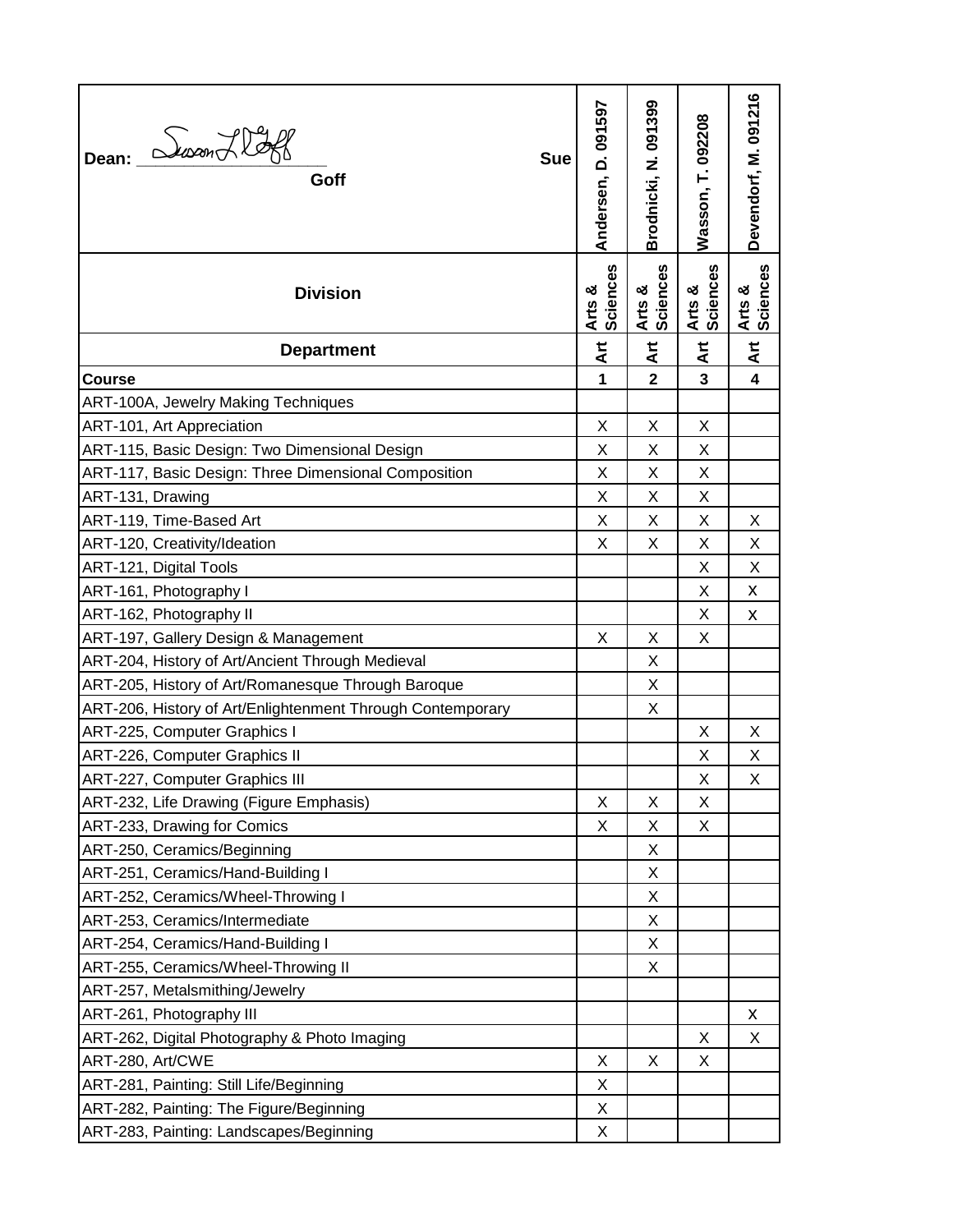| ART-284, Painting: Still Life/Intermediate                      | X |   |   |   |
|-----------------------------------------------------------------|---|---|---|---|
| ART-285, Painting: The Figure/Intermediate                      | X |   |   |   |
| ART-286, Painting: Landscapes/Intermediate                      | X |   |   |   |
| ART-291, Sculpture                                              | X |   | X |   |
| ART-292, Sculpture (Figure Emphasis)                            | X |   | X |   |
| ART-293, Sculpture (Metal Emphasis)                             | X |   | X |   |
| ART-297, Professional Practices & Artist's Skills               | X | X | Χ |   |
| DMC-100, Introduction to Media Arts                             | X | X | X | X |
| DMC-104, Digital Video Editing                                  |   |   | X | X |
| DMC-106, Animation & Motion Graphics I                          |   |   | X | X |
| DMC-107, Animation & Motion Graphics II                         |   |   | X | X |
| DMC-108, Animation & Motion Graphics III                        |   |   | X | X |
| DMC-109, Introduction to Stop Motion Animation                  |   |   | X | X |
| DMC-131, Interactive Design for Games                           |   |   |   |   |
| DMC-132, Video Game 3D Modeling                                 |   |   | X |   |
| DMC-133, Introduction to Game Engines and Platforms (Beginning) |   |   |   |   |
| DMC-205, Directing for Film & Video                             |   |   |   | X |
| DMC-221, Introduction to 2D Animation: Design & Techniques      |   |   | X |   |
| DMC-222, Advanced 2D Animation: Design & Techniques             |   |   | X | X |
| DMC-230, Documentary Film Production                            |   |   | X | X |
| DMC-233, Game Engines & Platforms (Intermediate)                |   |   |   |   |
| DMC-264, Digital Filmmaking                                     |   |   |   | X |
| DMC-265, Advanced Digital Filmmaking                            |   |   |   | X |
| DMC-280, DMC/CWE                                                |   |   | X | X |
| DMC-291, DMC Portfolio Project I                                |   |   | X | X |
| DMC-292, DMC Portfolio Project II                               |   |   | X | X |